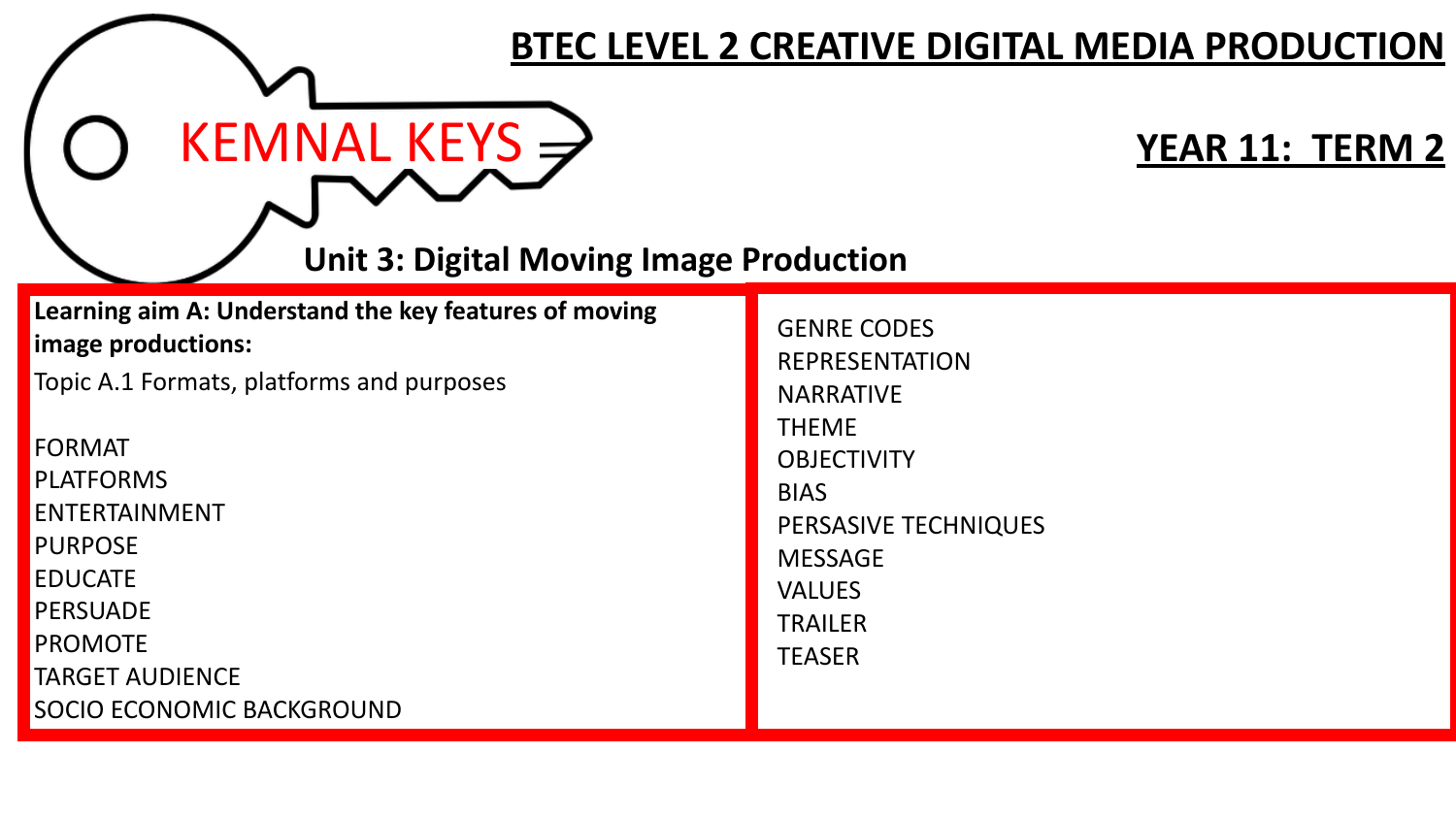| <b>BTEC LEVEL 2 CREATIVE DIGITAL MEDIA PRODUCTION</b>                                                                         |                                                                                                          |
|-------------------------------------------------------------------------------------------------------------------------------|----------------------------------------------------------------------------------------------------------|
| KEMNAL KEYS $\Rightarrow$<br><b>Unit 3: Digital Moving Image Production</b>                                                   | <b>YEAR 11: TERM 2</b>                                                                                   |
| Learning aim B: Understand the technical construction of a<br>digital moving image production<br>Topic B.1 Technical elements | <b>CAMERAWORK</b><br>shots, e.g. establishing, point of view, associated point of<br>view o              |
| <b>MISE EN SCENE</b><br>setting, e.g. interior, exterior, natural, stylised, location, backdrop<br>$\overline{O}$             | movement, e.g. fast, slow and whip panning, tilting, zoom in,<br>handheld (Steadicam), tracking, crane o |
| props, e.g. key, incidental, objects, motifs, foreground,<br>background o                                                     | angles, e.g. low, high, neutral, canted                                                                  |
| costume, e.g. authentic, stylised, coordination with setting                                                                  | <b>SOUND</b><br>Diegetic and non diegetic sound<br>Fidelity.                                             |